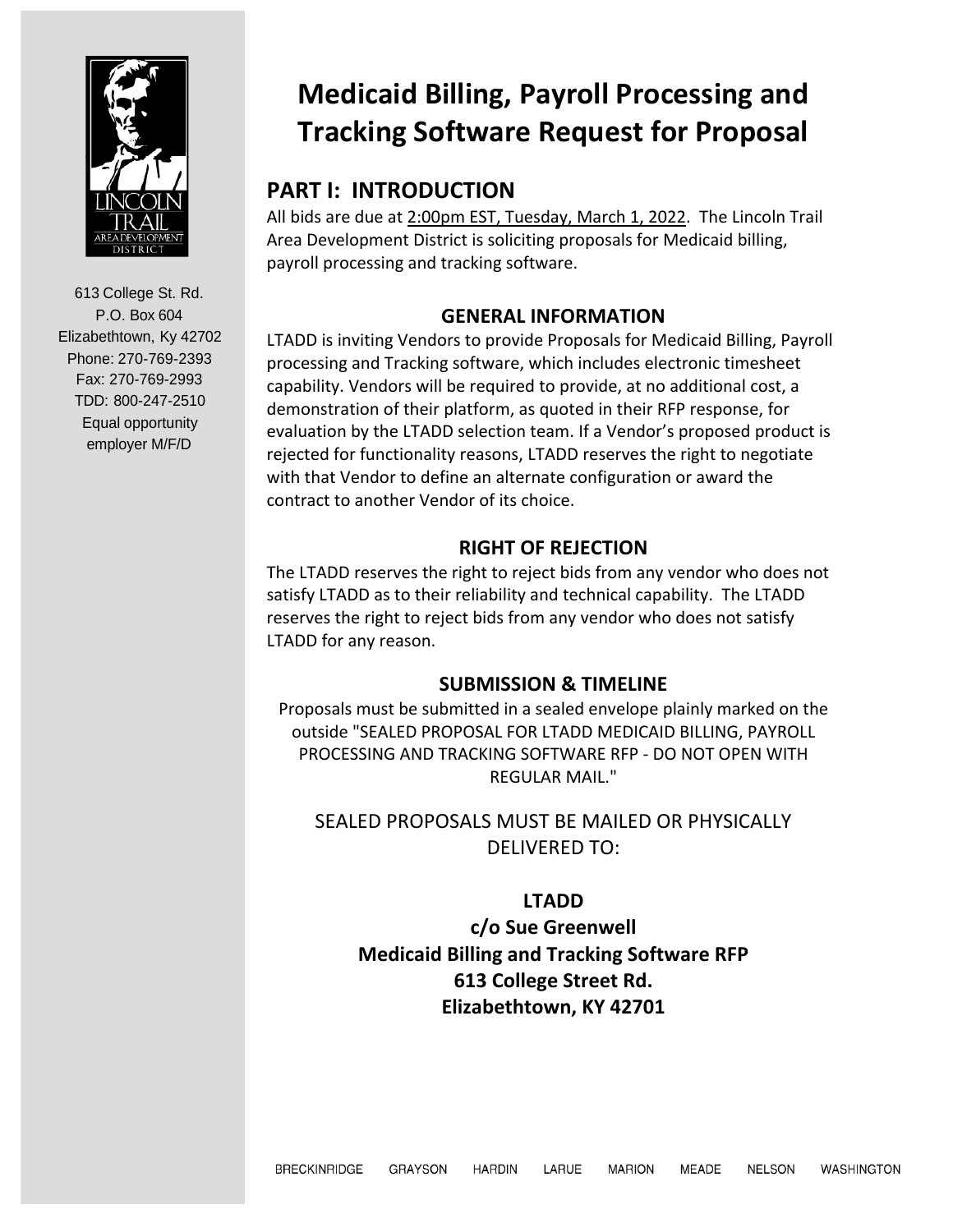

# **RESPONSES MUST BE SUBMITTED BY: 2:00pm EST on March 1, 2022**

| PROPOSAL SCHEDULE                 | <b>DATE</b>                                   |
|-----------------------------------|-----------------------------------------------|
| Issuance of RFP; Solicitation for | February 1 <sup>th</sup> , 2022               |
| Proposals                         |                                               |
| Deadline for Vendor Questions or  | February 15 <sup>th</sup> , 2022 @ 4:30PM EST |
| Clarification                     |                                               |
| Deadline for Submission           | March 1st, 2022 @ 2:00pm EST                  |
| <b>Public Bid Opening</b>         | March 1st, 2022 @ 2:01pm EST                  |
| <b>Software Demonstration</b>     | Week of March 7, 2022                         |
| <b>Anticipated Award Date</b>     | Contingent upon LTADD Board Approval          |

# **BID PRICES TO REMAIN IN EFFECT**

Vendors agree that all prices submitted in their response to the RFP from the Bid Proposal will remain in full effect for a period of not less than 90 days following the day of bid proposals opening.

# **RIGHT TO AMEND**

The LTADD reserves the right to amend or supplement the Request for Bid Proposals giving equal information and cooperation to all vendors.

# **COMPLIANCE WITH REGULATIONS**

The selected vendor shall comply with all rules, regulations, ordinances, codes and laws; shall secure and pay for permits and licenses necessary for initiation and completion of work and shall adhere to any provisions of Social Security, Worker's Compensation or Unemployment Insurance Laws (local, state or federal). Offerors must disclose any fines, sanctions, debarment or litigation involving the company or its employees during the last five (5) years; or violations of KRS 136, 139, 141, 337, 338, 341 and 342 if they apply to company.

# **PROCUREMENT**

Vendor shall be responsible for delivery of all services included within their proposal.

#### **QUESTIONS**

Any questions pertaining to the specifications shall be submitted to:

#### **LTADD**

**c/o Sue Greenwell** 613 College Street Rd. Elizabethtown, KY 42701

#### **OR**

[sue@ltadd.org](mailto:sue@ltadd.org)

# **ANSWERS**

All vendor answers to vendor questions will be posted on the website:

#### [https://ltadd.org](https://ltadd.org/)

WASHINGTON **BRECKINRIDGE** GRAYSON HARDIN LARUE MARION MEADE **NELSON**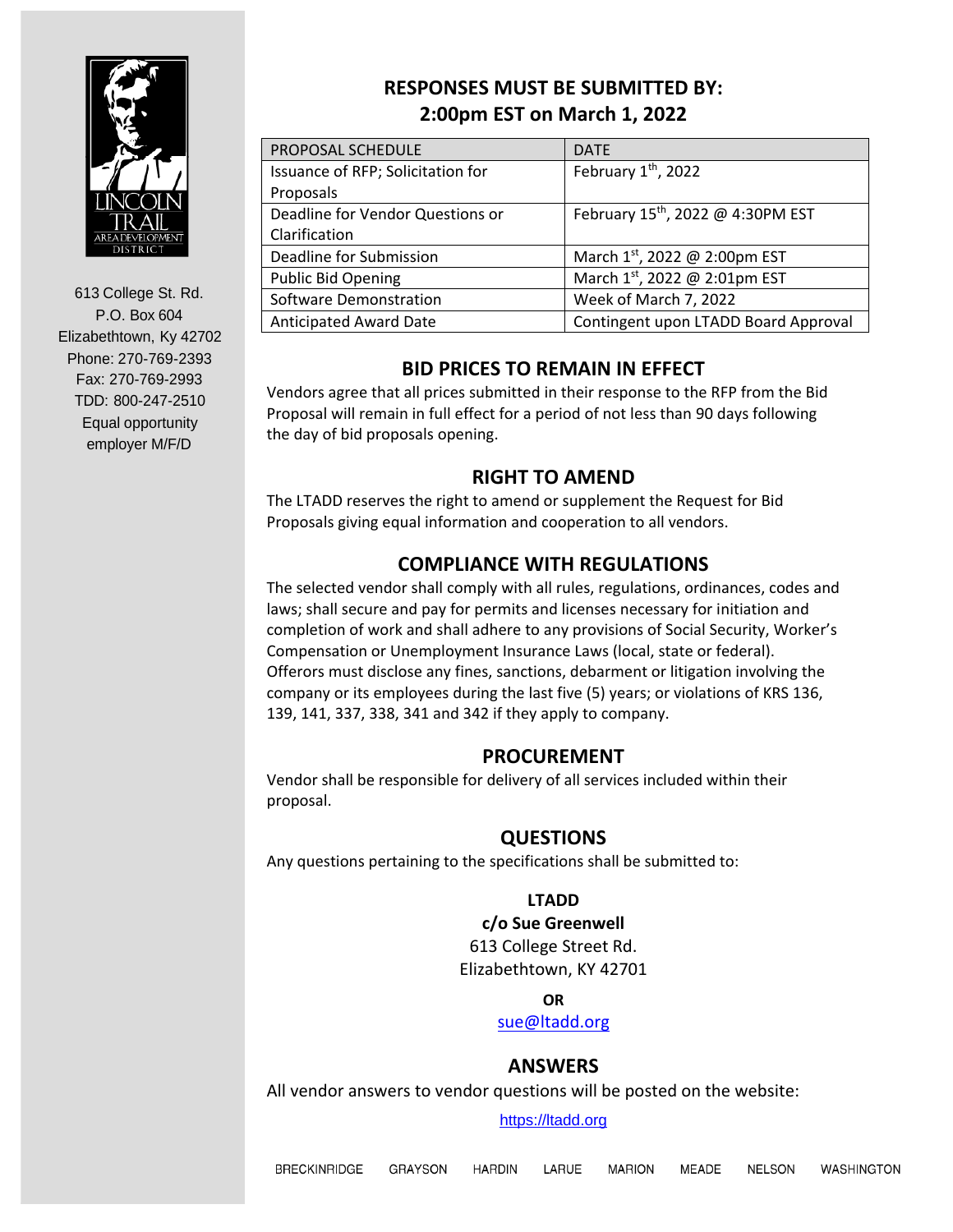

# **PART II: SCOPE OF WORK**

You will see below the minimum specs for Medicaid billing, payroll processing and tracking services. In order to increase your odds of winning this bid, please do not only bid the minimum specs, but also put forth *multiple bids* with specs that exceed the minimum.

#### **1. GENERAL REQUIREMENTS**

- Proposed solution must be cloud-based.
- Proposed solution must include implementation / roll-out at no-cost.
- Proposed solution must include a 24x7 help desk for end user issues included at no cost.
- Proposed solution must provide the LTADD co-management access to all data entered.
- Proposed solution must provide electronic timesheet capability.
- Proposed solution provider must be able to portray their ability to deploy solutions for clients like LTADD**.**
- Demonstrate ability to enhance the software based on changing KY Medicaid rules/regulations
- Ability to customize functionality of the software based on our needs if the software does not contain needed functionality not limited to but including reporting and documentation.
- Proposed solution must be able to provide payroll services to all LTADD Participant employees.

# **2. Specific Medicaid Services Requirements include, but are not limited to:**

- Ability to share data via API
- Provide electronic timesheets
- Ability to track Medicaid eligibility
- Ability to bill and track patient liability
- Provide robust reporting
- Ability to process payroll
- Ability to track employee requirements
- Ability to issue W2, tax reporting, calculations
- Ability to track budgets
- Ability to electronically bill services to KYMMIS
- Ability to track and file unemployment insurance
- Electronic Remittance